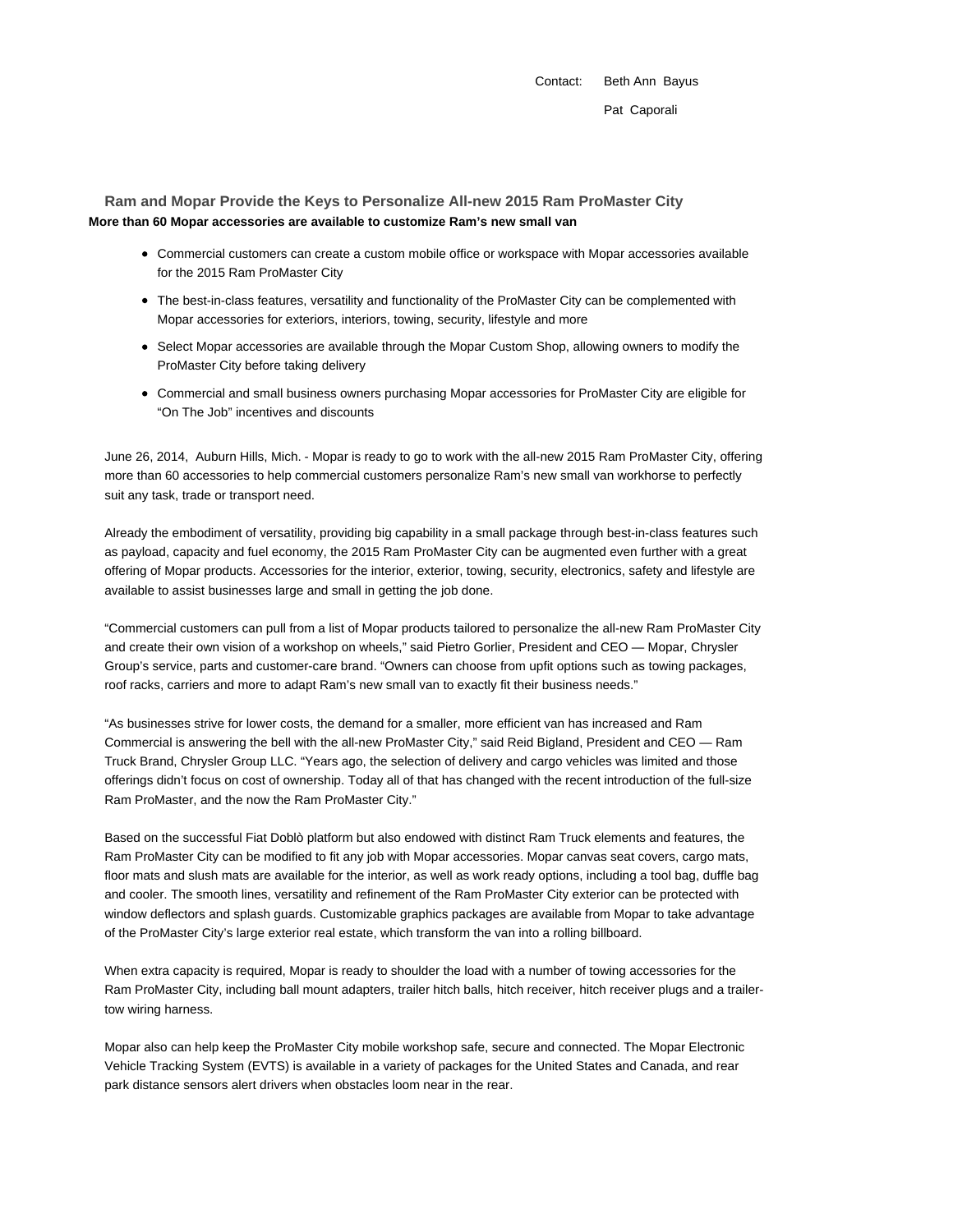Customers can build their own mobile workshop using Mopar accessories. A universal handsfree cell phone kit keeps workers in touch responsibly while in transit, and Mopar Web takes the office on the road through a private mobile network. A variety of Mopar racks and carriers, including a Mopar roof rack, roof basket, bike carrier, ski carrier and cargo basket, provide additional space for transporting passenger luggage or other work materials.

Ram ProMaster City owners also can choose to personalize the Ram brand's new Class 1 entry with select Mopar products through the Mopar Custom Shop. Specified accessories can be chosen during the ordering process to custom fit the needs of commercial customers. The additional Mopar accessories are installed before delivery to the dealership and are included on the vehicle's Monroney sticker, assuring the products are covered under the warranty and add to the vehicle's residual value.

## **"On The Job"**

For commercial customers seeking to modify the Ram ProMaster City, Chrysler Group's "On The Job" vehicle program offers a variety of incentives and discounts to assist in designing a vehicle that addresses unique work needs. Mopar certificates, custom upfit allowances, service contracts and cash allowances are just a few incentives available for business owners at any of Chrysler Group's 2,317 dealerships.

Business owners may take advantage of these incentives in addition to existing BusinessLink or retail specials. Most Chrysler Group vehicles qualify for "On The Job" program advantages when the vehicle is purchased for business use. For "On The Job" program information, call (877) ONTHEJOB.

The following are select Mopar parts and accessories available for the all-new 2015 Ram ProMaster City:

- Multiple towing accessories
- Multiple roof racks and carriers
- Customizable graphics packages
- Mopar Web
- Universal handsfree cell phone kit
- Mopar EVTS
- Rear park distance sensors
- DOT Approved Roadside Safety Kit
- Tool bags and totes
- Canvas seat covers
- Cargo mats
- Floor mats
- Slush mats

## **Mopar Brand**

Mopar (a simple contraction of the words Motor and PARts) was trademarked in 1937 with the launch of an antifreeze product but truly made its mark in the 1960s during the muscle-car era. From Mopar Performance Parts to enhance speed and handling for both road and racing use, the brand soon expanded to include technical service and customer support.

Today, Mopar is FCA's service, parts and customer-care brand and distributes more than 500,000 parts and accessories in more than 130 markets, integrating service, parts and customer-care operations in order to enhance dealer and customer support worldwide. Mopar is the source for genuine parts and accessories for FCA brands.

Mopar parts are unique in that they are engineered with the same teams that create factoryauthorized vehicle specifications for FCA vehicles – a direct connection that no other aftermarket parts company can provide. A complete list of Mopar accessories and performance parts is available at www.mopar.com.

## **Mopar-first Features**

Mopar has introduced numerous industry-first features including:

**Vehicle-information apps**: first to introduce smartphone vehicle-information applications, a new channel